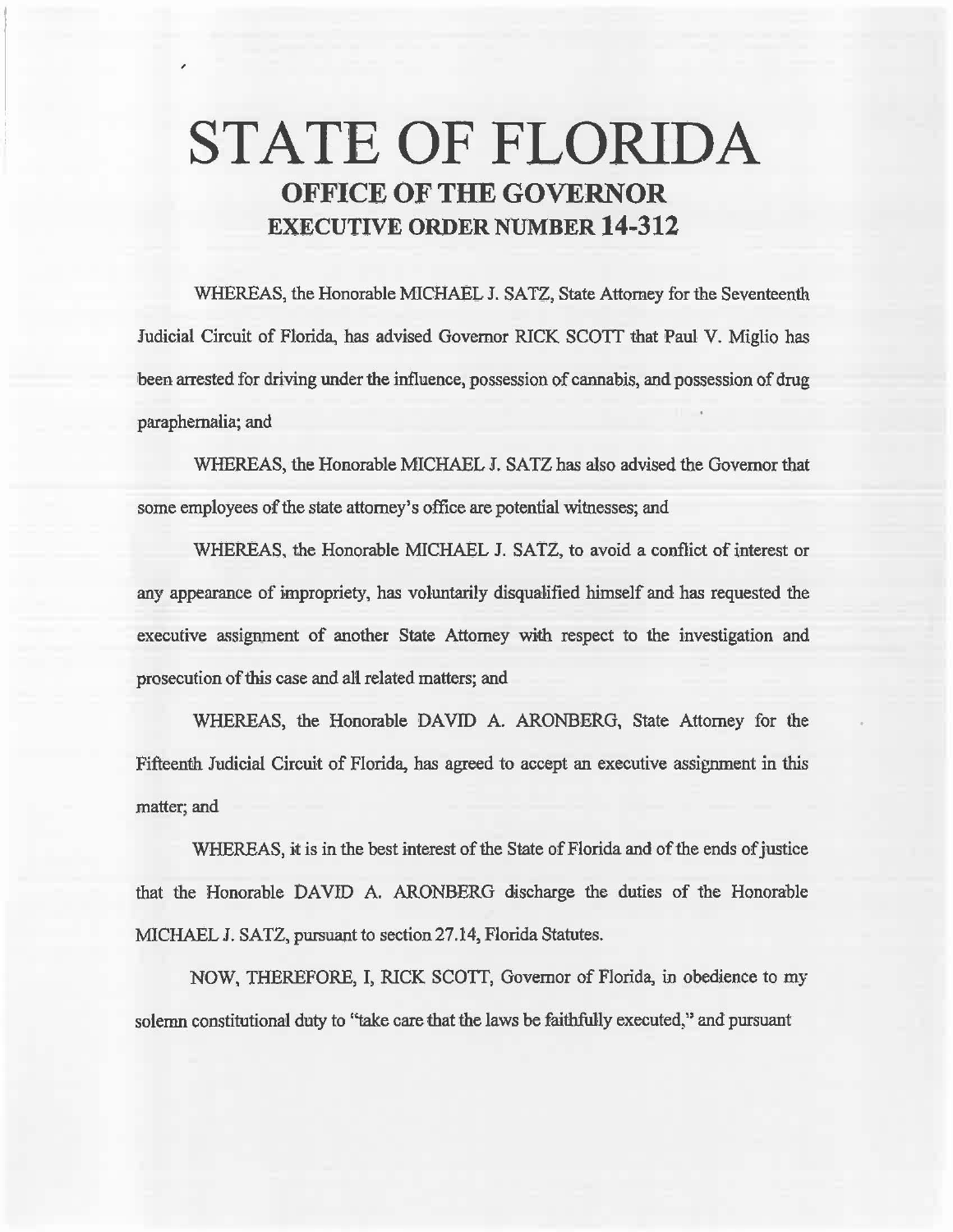to the Constitution and laws of the State of Florida, issue the following Executive Order, effective immediately:

## Section 1.

The Honorable DAVID A. ARONBERG, State Attorney for the Fifteenth Judicial Circuit of Florida, referred to *as* the "Assigned State Attorney," is assigned to discharge the duties of the Honorable MICHAEL J. SATZ, State Attorney for the Seventeenth Judicial Circuit of Florida, *as* they relate to the investigation, prosecution and all matters related to Paul V. Miglio.

#### Section 2.

The Assigned State Attorney or one or more Assistant State Attorneys and Investigators, who have been designated by the Assigned State Attorney, shall proceed immediately to the Seventeenth Judicial Circuit of Florida, and are vested with the authority to perfonn the duties prescribed herein.

### Section 3.

AU residents of the Seventeenth Judicial Circuit are requested, and a1l public officials are directed, to cooperate and render whatever assistance is necessary to the Assigned State Attorney, so that justice may be served.

#### Section 4.

The period of this Executive Assignment shall be for one (1) year, to and including December 17, 2015.